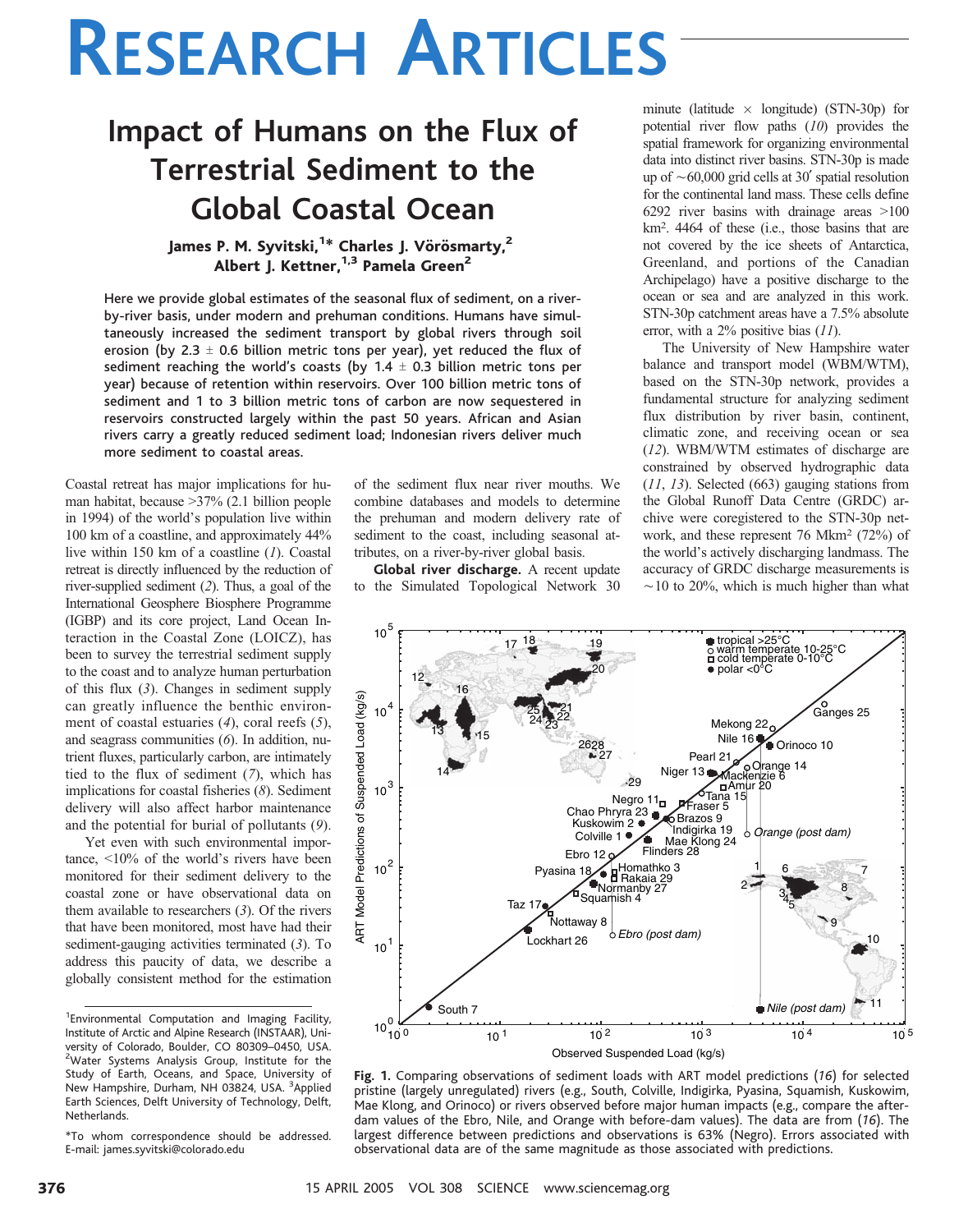can be achieved from measuring precipitation (14). Differences between station data and simulated WBM/WTM discharge estimates derived from modern climatology were used to develop correction factors and then revised to account for human-induced losses of water within basins caused by interbasin water diversions or irrigation losses to the atmosphere. These factors are estimated to be 6% of the global discharge total of 40,000 km<sup>3</sup>/year (15). The resulting composite discharge field is a mix of observed discharge and WBM/WTM simulations where observations are not available, at a  $0.5^{\circ} \times 0.5^{\circ}$  resolution (latitude  $\times$ longitude) for monthly climatology.

Global prehuman sediment flux. To predict the long-term fluvial discharge of sediment to the world's coastal zone, we used a drainage basin flux model (DBFM), which is based on relief, drainage area, or averaged discharge, and basin-distributed temperature (16). Unique solutions for each of the major climate regions (polar, temperate, and tropic) predict the flux of suspended sediment to within the uncertainties associated with global observa-

Table 1. Predictions about the seasonal flux of sediment to the world's coastal zone under modern (Anthropocene) and prehuman conditions. Area, hydrologicactive drainage area with runoff > 3 mm/year (global uncertainty  $\pm$ 7.5%) (11). Discharge, 35-year mean using the GRDC-WBM/WTM method of observations and predictions to determine composite runoff (global uncertainty  $\pm$ 15%) (14). Prehuman load Qs (sediment discharge), ART model predictions of fluvial longterm suspended sediment load (global uncertainty ±25%) (Fig. 1). Modern load Qs, observed suspended sediment loads where available (70% of global

tions. Observational uncertainties can be large and may range from a factor of 2 for estimates for well-monitored rivers to an order of magnitude for poorly monitored rivers if important transport events are not captured (16, 17). Measured loads may also be biased if observations fall largely within a single climate period; variations in loads between wet and dry intervals of the Pacific/North American climate pattern may vary by a factor of 5 (18).

To determine the prehuman sediment load of global rivers, we used the Area Relief Temperature sediment delivery model (ART) version of the INSTAAR-DBFM model (12, 16). The use of the ART model as an estimator of prehuman global sediment loads is based on the following considerations. The model was trained on a global database of 340 rivers that cover 70% of the hydrologically active landmass, a majority of which are either in pristine form, or whose sediment loads were measured before the dominating impact of humans (before sediment sequestering in reservoirs, or increased sediment production from disturbance). Rivers in the database that showed

#### R ESEARCH A RTICLES

large impact from human activities always fell off the line of regression between observation and prediction (16). On the basis of a smaller database of 145 major rivers (19), which were monitored across the 20th century, 48% of the rivers showed little change in their historical sediment loads, 47% showed decreasing loads caused by impoundments, and 5% showed increased sediment loads caused by disturbance. Walling and Fan (19) note that rivers showing little change in flux may ''point to a lack of environmental change within the associated drainage basin, or at least a lack of sensitivity to ongoing changes, [or] ... are buffered by the longer-term storage and remobilization of sediment within the upstream basin, associated with a relatively low sediment delivery ratio.'' Reductions could indicate deposition behind dams.

To test the appropriateness of using the ART model as an estimator of prehuman sediment flux, six to seven rivers from each climatic zone (polar,  $\leq 0^\circ \text{C}$ ; cold temperate,  $0^\circ$ to 10 $^{\circ}$ C; warm temperate, 10 $^{\circ}$  to 25 $^{\circ}$ C; and tropical,  $>25^{\circ}$ C) were selected to be representative (small to large area, low to high relief)

drainage) and QRT model predictions for the remaining 30% of world drainage, with sediment retention in large reservoirs taken into account (global uncertainty  $\pm$ 15%). Load retained in reservoirs, sediment flux trapped behind large reservoirs as percent of modern flux (uncertainties are  $\pm 30\%$  of stated value). Trapping in small reservoirs increases by another 30% (global trapping of 20% would increase to 26% with small reservoirs). DJF, December January February; MAM, March April May; JJA, June July August; SON, September October November.

|                                   | Area<br>(Mkm <sup>2</sup> ) | Discharge<br>(km <sup>3</sup> /year) | Prehuman<br>load Os<br>(MT/year) | Modern suspended sediment load Qs |                      |     |            |     | Load        |
|-----------------------------------|-----------------------------|--------------------------------------|----------------------------------|-----------------------------------|----------------------|-----|------------|-----|-------------|
|                                   |                             |                                      |                                  | Annual<br>(MT/year)               | Seasonal percentages |     |            |     | retained in |
|                                   |                             |                                      |                                  |                                   | DIF                  | MAM | <b>JJA</b> | SON | reservoirs  |
| Landmass                          |                             |                                      |                                  |                                   |                      |     |            |     |             |
| Africa                            | 20                          | 3,800                                | $1.310 \pm 250$                  | $800 \pm 100$                     | 30%                  | 28% | 22%        | 20% | 25%         |
| Asia                              | 31                          | 9,810                                | $5.450 \pm 1.300$                | $4,740 \pm 800$                   | 8%                   | 12% | 49%        | 31% | 31%         |
| Australasia                       | 4                           | 610                                  | $420 \pm 100$                    | $390 \pm 40$                      | 26%                  | 27% | 26%        | 21% | 8%          |
| Europe                            | 10                          | 2,680                                | $920 \pm 210$                    | $680 \pm 90$                      | 29%                  | 40% | 18%        | 13% | 12%         |
| Indonesia                         | 3                           | 4,260                                | $900 \pm 340$                    | $1.630 \pm 300$                   | 31%                  | 28% | 19%        | 21% | 1%          |
| North America                     | 21                          | 5,820                                | $2,350 \pm 610$                  | $1,910 \pm 250$                   | 15%                  | 24% | 33%        | 28% | 13%         |
| Ocean islands                     | 0.01                        | 20                                   | $4 \pm 1$                        | $8 \pm 3$                         | 25%                  | 13% | 38%        | 25% | 0%          |
| South America                     | 17                          | 11,540                               | $2,680 \pm 690$                  | $2,450 \pm 310$                   | 21%                  | 32% | 29%        | 18% | 13%         |
| Ocean basin                       |                             |                                      |                                  |                                   |                      |     |            |     |             |
| Arctic Ocean                      | 17                          | 3,570                                | $580 \pm 120$                    | $420 \pm 60$                      | 2%                   | 20% | 63%        | 15% | 5%          |
| Atlantic Ocean                    | 42                          | 18,480                               | $3,850 \pm 800$                  | $3,410 \pm 420$                   | 20%                  | 30% | 27%        | 23% | 14%         |
| Indian Ocean                      | 15                          | 5,060                                | $3,810 \pm 1,020$                | $3,290 \pm 410$                   | 12%                  | 12% | 46%        | 30% | 15%         |
| Inland seas (endorheic)           | 5                           | 400                                  | $470 \pm 180$                    | $140 \pm 30$                      | 13%                  | 51% | 28%        | 8%  | 30%         |
| Mediterranean and Black Seas      | 8                           | 710                                  | $890 \pm 280$                    | $480 \pm 60$                      | 43%                  | 42% | 9%         | 7%  | 30%         |
| Pacific Ocean                     | 18                          | 10,320                               | $4.430 \pm 1.100$                | $4,870 \pm 910$                   | 18%                  | 23% | 33%        | 26% | 26%         |
| Climate zone                      |                             |                                      |                                  |                                   |                      |     |            |     |             |
| Tropical $(>25^{\circ}C)$         | 17                          | 7,110                                | $1.690 \pm 480$                  | $2,220 \pm 360$                   | 22%                  | 17% | 29%        | 32% | 16%         |
| Warm temperate (10-25°C)          | 47                          | 21,110                               | $9,070 \pm 2,600$                | $8,030 \pm 1,250$                 | 18%                  | 22% | 35%        | 25% | 15%         |
| Cold temperate $(0-10^{\circ}C)$  | 17                          | 4,760                                | $1,940 \pm 250$                  | $1,460 \pm 160$                   | 17%                  | 35% | 30%        | 19% | 47%         |
| Polar $(0^{\circ}C)$              | 24                          | 5,560                                | $1,330 \pm 170$                  | $900 \pm 120$                     | 2%                   | 24% | 58%        | 17% | 6%          |
| Elevation class                   |                             |                                      |                                  |                                   |                      |     |            |     |             |
| High mountain $(>5000 \text{ m})$ | 21                          | 12,500                               | $5,120 \pm 1,600$                | 4,100 $\pm$ 740                   | 11%                  | 18% | 44%        | 27% | 31%         |
| Mountain (3000-5000 m)            | 30                          | 6,420                                | $2,970 \pm 610$                  | $2,190 \pm 340$                   | 20%                  | 28% | 31%        | 21% | 22%         |
| Low mountain (1000-3000 m)        | 36                          | 12,790                               | $4,670 \pm 1,030$                | $4,800 \pm 630$                   | 20%                  | 23% | 31%        | 25% | 12%         |
| Upland (500-1000 m)               | 10                          | 3,670                                | $910 \pm 180$                    | $1,060 \pm 110$                   | 24%                  | 24% | 28%        | 23% | 4%          |
| Lowland (100-500 m)               | 8                           | 2,560                                | $330 \pm 70$                     | $360 \pm 50$                      | 21%                  | 34% | 26%        | 19% | 2%          |
| Coastal plain (<100 m)            | 1                           | 600                                  | $30 \pm 10$                      | $100 \pm 20$                      | 27%                  | 40% | 20%        | 13% | 0%          |
| Global                            | 106                         | 38,540                               | 14,030                           | 12,610                            | 18%                  | 23% | 35%        | 25% | 20%         |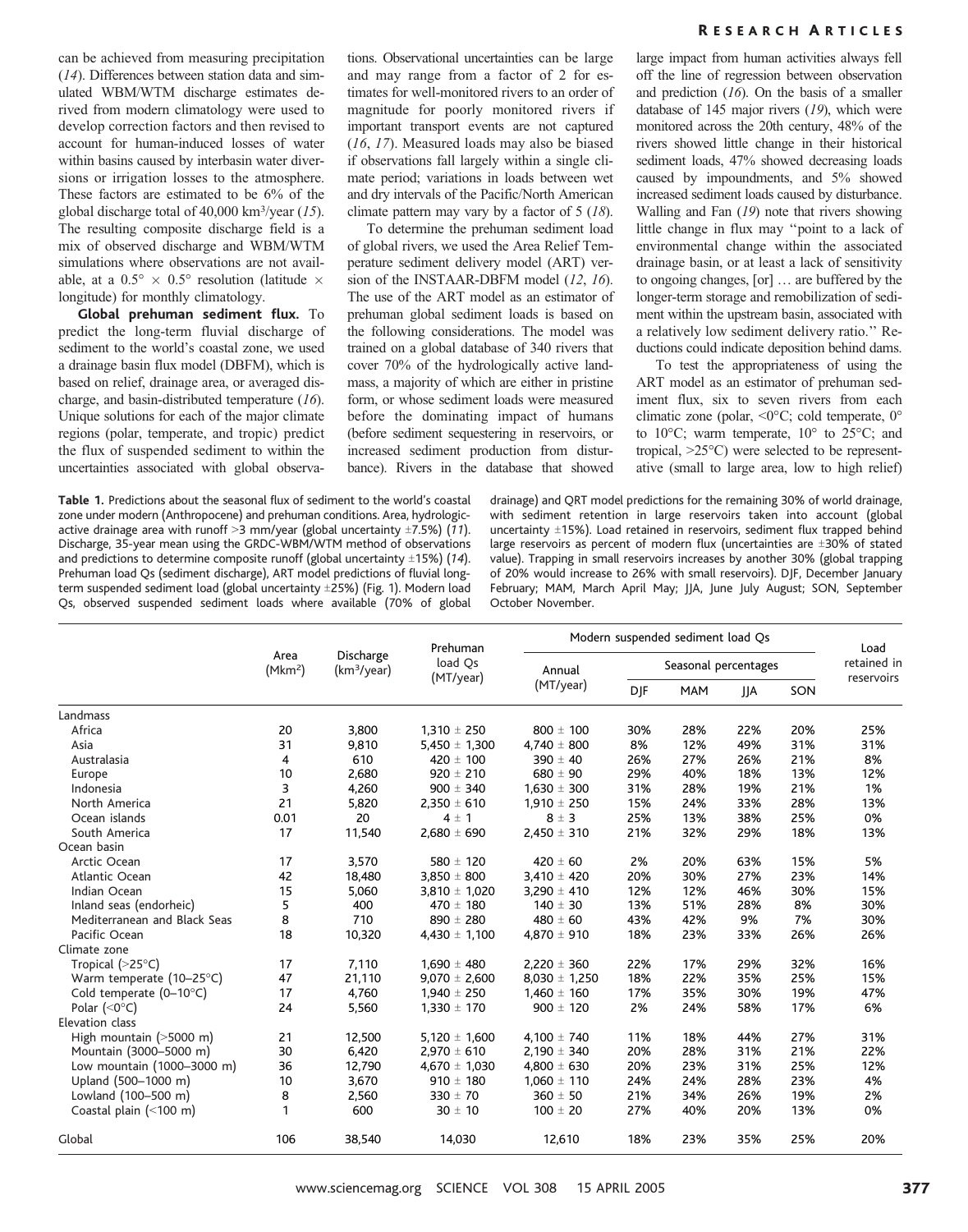#### R ESEARCH A RTICLES

and be either pristine (largely unregulated) or have observations collected before a major human disturbance (Fig. 1); for most rivers, the anthropogenic footprint increases sharply after World War II (19). The ART model shows no systematic bias and provides flux predictions within  $\pm 25\%$  for these pristine or once-pristine rivers. Because the ART model, as applied here, does not take into account variability in geology, the model is not a good estimator everywhere. However, the ensemble regional estimates of landscape erosion before human influence should be reasonable.

Table 1 provides the prehuman fluxes of suspended sediment as differentiated by landmass, ocean basin or sea, climate zone, and elevation class. The global flux of sediment is 14 billion metric tons (BT, where  $1 \text{ BT} = 1 \text{ Tg}$ ) per year or, when a global estimate of bedload is included (16), 15.5 BT/year. Asia is the largest producer of fluvial sediment, followed by the Americas. The highest sediment yield (sediment load divided by drainage area) is from Indonesia and Oceania, both of which receive the most runoff (discharge divided by area). The lowest sediment yield is from the polar terrain draining into the Arctic Ocean. Warm temperate regions have the highest sediment yield as compared with other climates, and they account for nearly two-thirds of global sediment delivery. Close to 60% of global sediment delivery to the coastal zone is derived from basins draining high mountains (altitude  $>3000$  m).

Global modern sediment flux. With the increase in human activities, much has changed in terms of sediment delivery, with variances in both directions (19, 20). Changes in surface runoff affect the transport agent of the fluvial load and include aquifer mining, surface water diversion, volume changes of inland lakes, desertification, wetland drainage, soil reservoir storage, deforestation, and dam building (15). Although these changes are almost in balance, with 200  $km^3$  year<sup>-1</sup> in increased runoff balanced by water retention behind artificial impoundments of  $170 \text{ km}^3 \text{ year}^{-1}$ , the global pattern shows large regional differences (15). Reservoir operations also influence the timing of runoff; for example, there is winter release for hydroelectric power generation and summer release for agricultural purposes, in contrast with the more normal spring and fall wet periods in the temperate regions of the world. To address these contemporary issues, we used the GRDC–WBM/WTM composite discharge fields that define the modern Anthropocene world (that is, the period after the Industrial Revolution).

In addition to human impacts on global runoff, there are many anthropogenic influences on global sediment yield, including urbanization, deforestation, agricultural practices, mining, and the retention of sediment by reservoirs. These changes can affect both small river systems, where human activities can overwhelm pristine conditions, and large systems such as the Mississippi, Colorado, Yellow, and Nile Rivers (3, 19, 20). The magnitude of the composite anthropogenic effect is a moving target. For example, historic land use and sediment discharge response have come full circle for the eastern seaboard of the United States, where peak fluxes occurred along with 18thcentury deforestation but have returned to background conditions through reservoir construction (21).

To model the Anthropocene period, we merged observations (from the years 1960 to 1995) of sediment loads of rivers that drain 70% of the land surface and predictions from the Discharge Relief Temperature sediment delivery model  $(QRT)$  (16) for basins for which observations are missing (12). The QRT model is similar to the ART model in development, bias, and accuracy and also could be considered to represent pre-Anthropocene values. However, the QRT model uses discharge rather than basin area and is thus able to incorporate changes in runoff caused by humans. The QRT model also accounts for trapping of sediment in reservoirs (22). The load database includes observed values of sediment load both before and after damming (see Fig. 1 for reservoir influence on the Ebro, Orange, and Nile Rivers) and estimates of sediment trapping from both large and small reservoirs for the rivers ungauged for sediment flux (22).

Figure 2 shows the human impact on the natural sediment load estimates for 217 rivers with good observational data (before/after damming). When before-dam values are examined, the analysis indicates that the rivers are globally getting dirtier and would otherwise

move more sediment to the coast if not for the impact of reservoirs. Two curves excluding the impact of reservoirs are provided: one with and one without Yellow River (Huang He) loads. The Yellow is an example of a river whose sediment load is a moving target. In the period from 1950 to 1977, the Yellow River had a load of 1.6 BT/year, which was largely related to poor farming practices on the Loess Plateau (23). Since the 1980s, the sediment load of the Yellow has dropped to  $\leq 50\%$  of this earlier value because of a reduced hinterland precipitation, increased water abstraction, and improved sediment control practices in the Loess region (19). Other curves in Fig. 2 show the impact of sediment impoundment behind reservoirs. One curve demonstrates the basin-wide trapping of suspended sediment flux by the large ( $> 0.5$  km<sup>3</sup> maximum storage) reservoirs that account for about 70% of the impoundment storage volume filed with the International Commission on World Registry of Dams (22). Another curve highlights the impact of the millions of smaller reservoirs that have much lower trapping efficiencies because of their size but still greatly decrease the flux of sediment to the coast because of their number.

The global modern sediment flux is calculated to be 12.6 BT/year, or 10% less than the pre-Anthropocene load (Table 1). Given that large reservoirs trap 20% of the global sediment flux and small reservoirs trap another 6% (Table 1), then in a modern world without reservoirs, the global annual flux would be  $[(0.26 \times 14 \text{ BT}) + 12.6 \text{ BT}] = 16.2 \text{ BT}$  of suspended sediment, or 17.8 BT when bedload is included. This value is smaller than the 20 BT/year estimated by Milliman and Syvitski



Fig. 2. Comparison between pre-Anthropocene (Fig. 1) and modern sediment loads, using 217 global rivers with good observational before- and after-dam data. Data are presented as cumulative curves ranked by decreasing river discharge (e.g., the first value to the left is the Amazon). 1:1 line represents no influence by humans. Two curves (with and without the Yellow River) had trapping by reservoirs removed and represent the increased sediment yield caused by human activity (e.g., deforestation). Two other curves show the impact of sediment sequestering in large or small reservoirs. Inserts include the global geography of basinwide trapping of sediment by large reservoirs (22).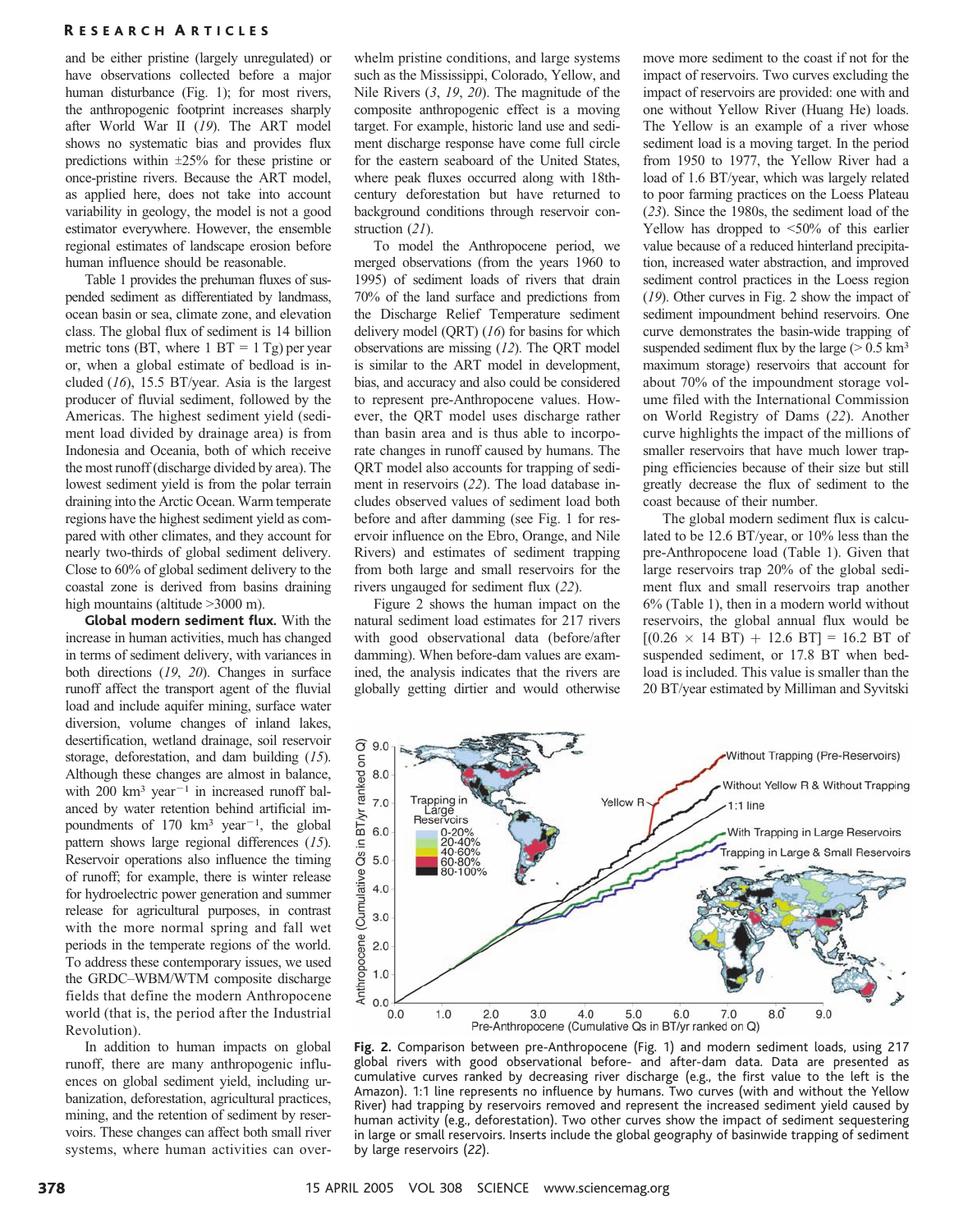(23), who surveyed a larger landmass in their analysis (the glaciated Arctic) and did not undertake a basin-by-basin upscaling analysis.

Africa and Asia see the largest reduction in sediment flux to the coast (Table 1 and Fig. 3) in rivers such as the Nile, Orange, Niger, and Zambezi in Africa and the Yangtze, Indus, and Yellow in Asia. Inland seas and the Mediterranean and the Black Seas, are the bodies of water most affected by reservoirs (Table 1) (2). The cold temperate zone encompasses the industrialized countries, where power consumption is highest, and host reservoirs that trap 47% of the regional sediment flux. As expected, mountain-draining rivers show decreased sediment fluxes on average, caused by the proliferation of impoundments (Table 1), in contrast to nonmountainous drainage basins, where sedi-



Fig. 3. (A) Global distribution of prehuman sediment flux, based on ART model (12) predictions (Fig. 1). (B) Differences between prehuman and modern sediment load [observations merged with QRT model predictions (12) accounting for anthropogenic impacts (22)] (Fig. 2).

ment flux has increased (Table 1 and Fig. 3) (24). The tropics in general, and Indonesia in particular, are the regions most influenced by increased sediment loads (Table 1 and Fig. 3), largely because of deforestation (25).

Global modern seasonal sediment flux. To predict sediment discharge at the dynamic (daily) level, Morehead et al. (17) recast the classic rating curve to account for interday and interannual variability. Their PSI model successfully captures the behavior of both large and small rivers, such as the icemelt–dominated Kliniklini River, British Columbia, Canada (26); the snowmelt Liard River, northern Canada (27); the rain-dominated Eel River, California, USA (28); the cyclonedominated Lanyang River, Taiwan (29); and the agricultural Po River, Italy (30).

To apply the PSI model  $(12)$  to global rivers, we use the Anthropocene values of monthly discharge from the GRDC–WBM/ WTM time series (1960 to 1995) and the merged observations/QRT simulations of longterm sediment load (Fig. 3). Figure 4 shows details of the result when applied to three river types. Monthly averages of the modeled discharge compare well with measured values and lie within the observed interannual variability. The Po is an exception and highlights the coarseness of the STN-30p grid, which is not able to separate two adjoining river basins (the Po and the Adige) (Fig. 4A, note 1). As a consequence, the modeled discharge is larger than observations for the Po alone. Modeled monthly averages of suspended load compare well for many rivers (e.g., the Fraser) (Fig. 4, center row) but show deviations for strongly influenced rivers. For example: (i) For the Mississippi, the modeled load is overpredicted

Fig. 4. Observed and modeled monthly discharge and sediment load for three river types that highlight model capabilities and problems (see text for discussion of notes). The horizontal panels represent three rivers: (Top) The 3,220,000 km<sup>2</sup> Mississippi, USA; (middle) the 220,000 km<sup>2</sup> Fraser, Canada; (bottom) the 77,000 km2 Po, Italy. (A) Observed water discharge with 35-year mean  $\pm$  1 SD and the composite WBTM discharge values (12). (B) Observed sediment discharge with 35 year mean  $\pm$  1 SD and QRT-PSI model predictions (12). (C) Time series of observed monthly sediment load and QRT-PSI predictions (12).